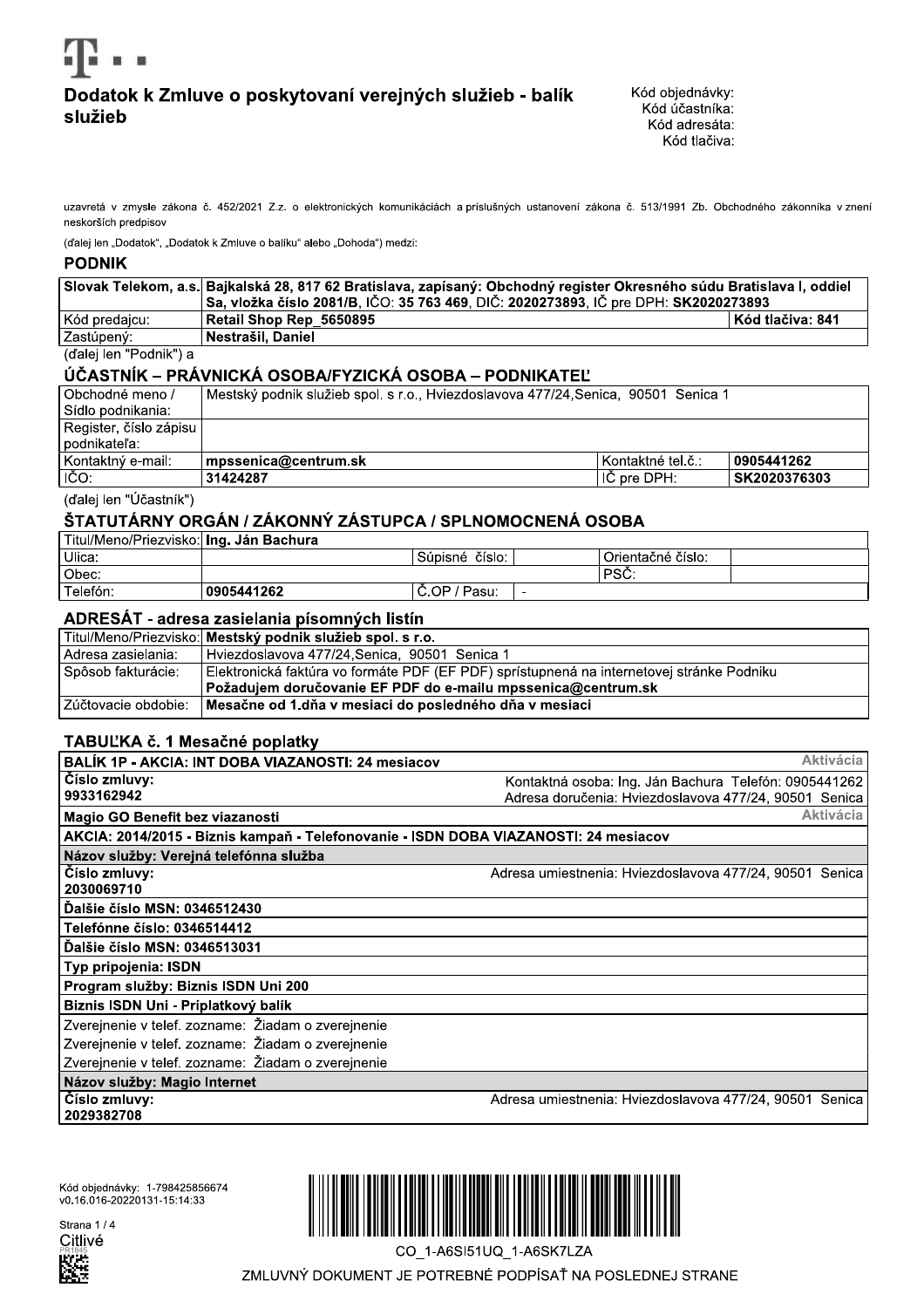| Identifikácia prís                                     |                                            |                  |                  |  |
|--------------------------------------------------------|--------------------------------------------|------------------|------------------|--|
| Login Internet: r                                      |                                            |                  |                  |  |
| Typ pripojenia:                                        |                                            |                  |                  |  |
| Program služby                                         | <b>DSL</b>                                 |                  |                  |  |
| <b>Magio internet Security</b>                         |                                            |                  |                  |  |
| Magio internet Security e-mail: mpssenica@centrum.sk   |                                            |                  |                  |  |
| <b>Aktivácia</b><br>Doplnková služba: Viazanosť služby |                                            |                  |                  |  |
| <b>HAG/ONT WIFI</b>                                    |                                            |                  | <b>Aktivácia</b> |  |
| Verejná statická IPv4 adresa 1                         |                                            |                  |                  |  |
| Názov služby: I*                                       | rnet                                       |                  | <b>Aktivácia</b> |  |
| Identifikácia Ma                                       |                                            |                  | <b>Aktivácia</b> |  |
| Program služby                                         |                                            |                  | <b>Aktivácia</b> |  |
| Poskytované k                                          |                                            |                  | <b>Aktivácia</b> |  |
| <b>HAG/ONT Premium</b>                                 |                                            |                  | <b>Aktivácia</b> |  |
| <b>Názov</b>                                           | Platnosť ceny                              | <b>Cenas DPH</b> | Splatnosť        |  |
| Balík Magio Internet L                                 | Akciová cena platná počas 1. - 24. mesiaca | 15,90 EUR        | mesačne/vopred   |  |
| Základ pre doúčtovanie ceny - Balík                    | Doúčtovanie ceny za porušenie záväzku      | 180,00 EUR       | jednorazovo      |  |
|                                                        | viazanosti                                 |                  |                  |  |
| <b>Magio internet Security</b>                         |                                            | 2,51 EUR         | mesačne          |  |
| Verejná statická IPv4 adresa 1                         |                                            | 3.94 EUR         | mesačne          |  |
| <b>HAG/ONT WIFI</b>                                    |                                            | 1,99 EUR         | mesačne          |  |

#### PREDMET DODATKU

- $1)$ Ak je v Tabuľke č. 1 pre Službu k položke "Program služby" uvedená informácia "Aktivácia", dochádza na základe tohto Dodatku k zriadeniu danej Služby v dohodnutom programe a Účastníkovi je zvolený program Služby poskytovaný za cenu uvedenú v Tabuľke č. 1. Doba viazanosti, ak je pre túto Službu v Zmluve o balíku už dohodnutá, nie je týmto Dodatkom dotknutá a plynie naďalej bez zmeny a Podnik účtuje cenu v závislosti od toho, v ktorom momente doby viazanosti sa Účastník nachádza.
- Predmetom tohto Dodatku k Zmluve o balíku je zahrnutie ďalšej elektronickej komunikačnej služby do Balíka a zmena podmienok poskytovania služieb v Balíku<br>za podmienok dohodnutých v tomto Dodatku k Zmluve o balíku. Obsahom  $2)$ sú Hlasové služby. Služby Televízie a Služby Internetového prístupu. Tento Dodatok k Zmluve o balíku sa považuje za Zmluvu o poskytovaní verejných služieb vo vzťahu k tým Službám, ktoré ešte neboli pred uzavretím tohto Dodatku k Zmluve o balíku zriadené (ďalej len "Zmluva") a Dodatky k Zmluvám vo vzťahu k tým Službám v Balíku, ktoré už boli zriadené (ďalej len "Dodatok"). Jednotlivé Zmluvy k Službám v Balíku sú počas trvania Zmluvy o balíku vzájomne závislé, a teda zánik jednej zo Zmlúv spôsobuje zánik ostatných Zmlúv obsiahnutých v Dodatku k Zmluve o balíku, ak sa zmluvné strany nedohodnú inak. Zahrnutie ďalšej Služby, zmena podmienok existujúcej Služby a/alebo Balíka alebo zrušenie ktorejkoľvek zo Služieb v Balíku počas trvania tejto Zmluvy o balíku, podlieha dohode zmluvných strán.
- Na základe tohto dodatku dochádza k uzatvoreniu novej Zmluvy o poskytovaní verejných služieb, ak sa Služba má na základe tohto dodatku Účastníkovi zriadiť<br>v zmysle dohodnutého spôsobu zriadenia (ďalej len "Zmluva") alebo k  $3)$ nemá nazáklade tohto dodatku Účastníkovi zriadiť (ďalej len "Dodatok"). Podmienky Balíka sa na poskytovanie tejto jednotlivej Služby v zmysle tejto zmluvy neuplatnia

#### SPOLOČNÉ USTANOVENIA K POSKYTOVANIU SLUŽIEB V RÁMCI BALÍKA

- Podnik poskytuje Účastníkovi Služby zahrnuté v Balíku vo zvolenom programe v zmysle Tabuľky č. 1 a za akciové ceny až od Rozhodného dňa a to až do  $1)$ uplynutia 24. mesiaca od Rozhodného dňa. Po uplynutí 24. mesiaca bude Účastníkovi poskytovaný Balík za cenu bez viazanosti platnú pre tento Balík podľa platného Cenníka. Podnik poskytuje Účastníkovi Služby v Balíku za akciovú cenu v zmysle tejto Zmluvy za predpokladu súčasného využívania Služieb na rovnakej adrese umiestnenia a za predpokladu plnenia podmienok podľa tejto Zmluvy počas celej doby viazanosti.
- ZÚČTOVACIE OBDOBIE: Trvanie zúčtovacieho obdobia je uvedené v tabuľke s názvom "Adresát adresa zasielania písomných listín". Prípadnú zmenu trvania  $2)$ zúčtovacieho obdobia Podnik oznámi Účastníkovi najmenej jeden mesiac vopred. Frekvencia fakturácie je jednomesačná.
- Účastník má nárok na nájom koncového zariadenia HAG/ONT za cenu uvedenú v Tabuľke č. 1. Ak nie je v Tabuľke č. 1 uvedená žiadna cena, cena za nájom  $3)$ HAG/ONT sa nevyberá.

#### ZMENA SLUŽBY V BALÍKU

#### Služba Internet

Podnik a Účastník uzatvárajú vo vzťahu k tejto Službe Dodatok, ktorým sa Zmluva o poskytovaní verejných služieb pre službu identifikovanú v tabuľke č. 1 ako Identifikácia prístupu (ďalej len "Zmluva") mení a upravuje v rozsahu a spôsobom uvedeným v tomto Dodatku k Zmluve o balíku. Ostatné ustanovenia Zmluvy, ktoré nie sú týmto Dodatkom k Zmluve o balíku dotknuté zostávajú v platnosti bez zmeny.

- Doplnková služba Magio internet Security je poskytovaná za podmienok stanovených v Podmienkach poskytovania doplnkovej služby Magio internet Security. Účastník má možnosť kedykoľvek v priebehu poskytovania doplnkovej služby Magio internet Security požiadať o jej bezplatné zrušenie. Zrušenie služby bude účinné dňom akceptácie tejto žiadosti Účastníka Podnikom, najneskôr do 3 pracovných dní odo dňa doručenia žiadosti Účastníka Podniku.
- PODMIENKY AKCIE PRE POSKYTOVANIE SLUŽBY INTERNET  $1)$ 
	- Zmena programu Služby Magio NET aktivovaného na základe tejto Dohody počas doby viazanosti na vyšší program Služby Magio NET a následná<br>zmena na rovnaký program Služby Magio NET, ako aktivovaný na základe tejto Dohody, je  $a)$ Služby Magio NET na nižší program Služby Magio NET, než je aktivovaný touto Dohodou (minimálny program Služby) počas doby viazanosti, je v rozpore s dohodnutým záväzkom viazanosti. Podnik môže umožniť Účastníkovi počas prebiehajúcej viazanosti aj zmenu na nížší program Služby Magio NET, než je minimálny program Služby alebo program Služby, na ktorý nie je zmena povolená, za predpokladu, že Účastník bude suhlasiť s urovnaním vo výške zodpovedajúcej pomernej časti doučtovania ceny dohodnutej v Dohode pre prípad porušenia viazanosti a vrátením pomernej časti zľavy z ceny zariadenia, ak je predmetom Dohody aj predaj Zariadenia so zľavou.
	- Pre stanovenie vyššieho programu Služby je určujúca cena za program Služby účtovaná počas 24-mesačnej viazanosti pre samostatnú Službu, pričom  $b)$ najnižšia cena označuje najnižší program služby a najvyššia cena najvyšší program Služby.

Kód objednávky: 1-798425856674 v0.16.016-20220131-15:14:33

Strana 2/4 Citlivé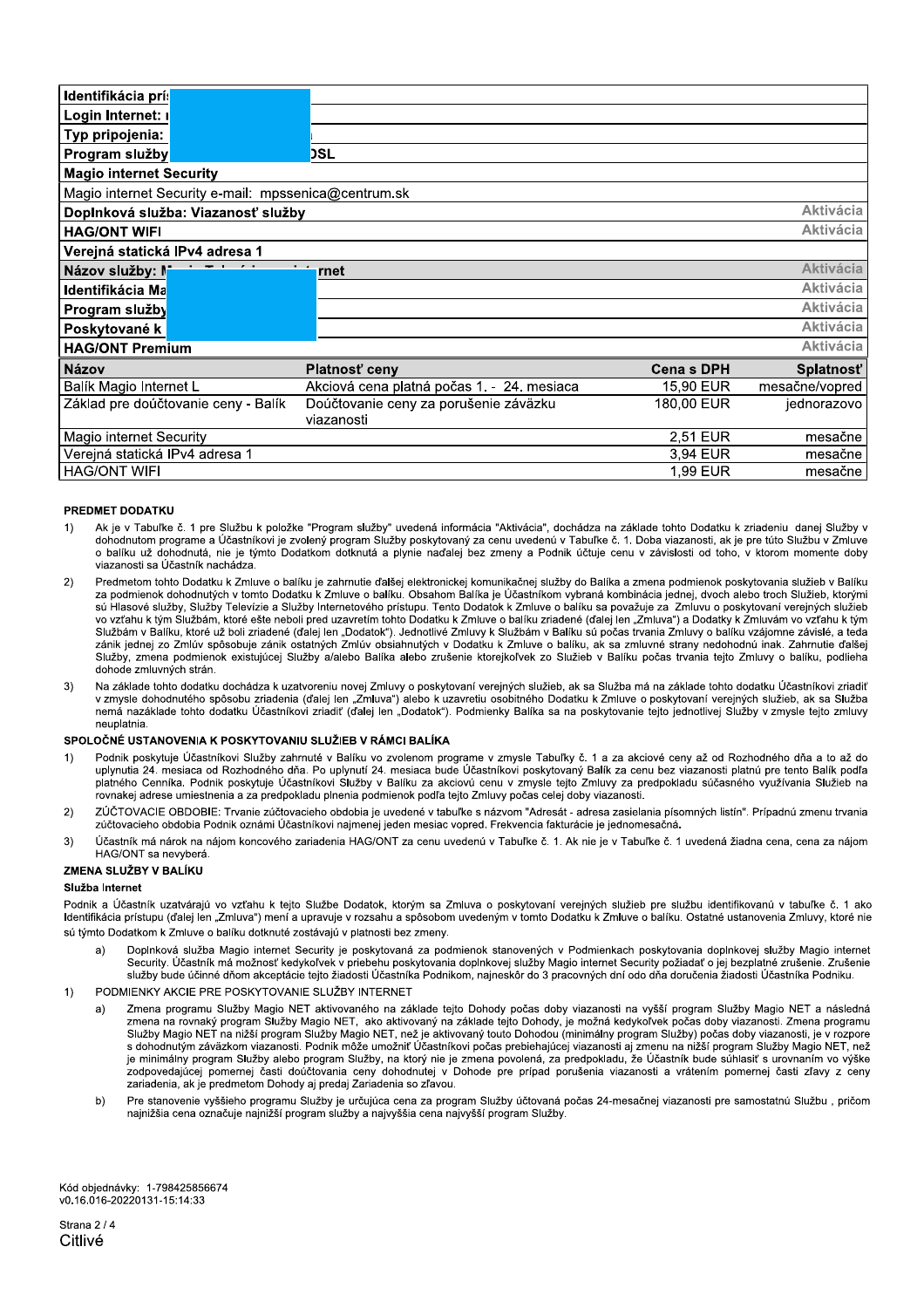- Podnik v súvislosti s prevzatím záväzku viazanosti Účastníkom k Službe podľa tejto časti Dohody poskytol Účastníkovi zľavu z ceny zariadenia podľa tejto  $\mathsf{c})$ Dohody. Podnik je oprávnený pri porušení záväzku viazanosti podľa tejto Dohody požadovať od Účastníka vrátenie zľavy späť a to spôsobom a vo výške určenými v tejto Dohode.
- Záväzok Podniku aktivovať a poskytovať Službu MAGIO GO Benefit uvedenú v tabuľke č. 1 ako doplnkovú službu k programu Služieb uvedenému tabuľke  $d)$ č. 1. Doplnková služba MAGIO GO Benefit je doplnkovým bezplatným programom služby Magio Televízia cez internet určeným pre Účastníka programu Služby. Podmienky poskytovania doplnkovej služby sú uvedené v Cenníku a v Osobitných podmienkach pre poskytovanie služby Magio Televízia cez internet (dalej len "Osobitné podmienky Magio Televízia"). Účastníkovi bude Služba MAGIO GO Benefit sprístupnená do 3 pracovných dní odo dňa nadobudnutia účinnosti tohto Dodatku, ak nie je dohodnuté inak.
- Účastník berie na vedomie, že podmienkou využívania Služby MAGIO GO Benefit je súčasné splnenie nasledovných podmienok: i) prístup do siete  $e)$ Statement s minimálnou rýchlosťou downstreamu 1 Mbit/s, ii) stiahnutie osobitnej aplikácie umiestnenej na stránke www.magiogo.sk do zariadenia,<br>prostredníctvom ktorého bude Účastník Službu MAGIO GO Benefit využívať, a to p
- Pre vylúčenie akýchkoľvek pochybností súčasťou Služby MAGIO GO Benefit nie je poskytovanie pripojenia do siete internet. Výber poskytovateľa služby  $f$ pripojenia do siete internet je výlučne v zodpovednosti Účastníka
- $g)$ Podnik zašle Účastníkovi informáciu o aktivácii doplnkovej Služby MAGIO GO Benefit (bezplatný program služby Magio Televízia cez internet) spolu s identifikátorom Účastníka pre registráciu (ďalej len "Informácia o aktivácii služby") na Účastníkom uvedené telefónne číslo alebo e-mail uvedený pri<br>identifikácii Účastníka. V prípade, ak si Účastník zvolí zaslanie Informá nen innach rozasuma. V pripade účastník podpisom tejto Zmluvy potvrdzuje, že si je vedomý zodpovednosti za ochranu údajov uvedených v Informácii<br>Prístupu k údajom. V takom prípade Účastník podpisom tejto Zmluvy potvrdzuje, o aktivácii služby zasielanej na ním určenú e-mailovú adresu pred prístupom tretích osôb.
- Podnik nie je spôsobilý garantovať funkčnosť Služby MAGIO GO Benefit v prípade, ak i) poskytovateľom služby prístupu do siete internet je iný podnik  $h)$ elektronických komunikácii ako Podnik, ili) prístup do siete internet nespĺňa požiadavku minimálnej rýchlosti downstreamu 1 Mbit/s, ili) zariadenie,<br>prostredníctvom ktorého bude Účastník Službu MAGIO GO Benefit využívať, n www.telekom.sk, iv) Účastník si nestiahol osobitnú aplikáciu do zariadenia, prostredníctvom ktorého bude Účastník Službu MAGIO GO Benefit využívať, podľa postupu, ktorý Podnik uvádza na stránke www.magiogo.sk alebo v) Účas MAGIO GO Benefit prostrednictvom internetu su sučasťou objemu dát pre prístup do siete internet. Prenesené dáta nad rámec dátového paušálu (ak sú suč obmedzené) budú Účastníkovi spoplatnené podľa cenníka poskytovateľa, ktorý prístup do siete internet poskytuje. Účastník ďalej berie na vedomie, že Službu MAGIO GO Benefit môže využívať v rámci tohto programu na jednom zariadení typu smartfón alebo tablet.

#### Služba Telefonovanie

Podnik a Účastník uzatvárajú vo vzťahu k tejto Službe Dodatok, ktorým sa Zmluva o poskytovaní verejných služieb pre službu s telefónnym číslom identifikovaným v tabuľke č. 1 (ďalej len "Zmluva") mení a upravuje v rozsahu a spôsobom uvedeným v tomto Dodatku k Zmluve o balíku. Ostatné ustanovenia Zmluvy, ktoré nie sú týmto Dodatkom k Zmluve o balíku dotknuté zostávajú v platnosti bez zmeny.

Podnik a Účastník uzatvárajú vo vzťahu k tejto Službe Dodatok, ktorým sa Zmluva o poskytovaní verejných služieb pre službu s telefónnym číslom identifikovaným v tabuľke č.1 (ďalej len "Zmluva") mení a upravuje v rozsahu a spôsobom uvedeným v tomto Dodatku k Zmluve o balíku. Ostatné ustanovenia Zmluvy, ktoré nie sú týmto Dodatkom k Zmluve o balíku dotknuté zostávajú v platnosti bez zmeny.

Podnik a Účastník uzatvárajú vo vzťahu k tejto Službe Dodatok, ktorým sa Zmluva o poskytovaní verejných služieb pre službu s telefónnym číslom  $2)$ identifikovaným v tabuľke č.1 (ďalej len "Zmluva") mení a upravuje v rozsahu a spôsobom uvedeným v tejto Zmluve o balíku. Ostatné ustanovenia Zmluvy, ktoré nie sú touto Zmluvou o balíku dotknuté zostávajú v platnosti bez zmeny.

#### **ZÁVÄZOK VIAZANOSTI**

Účastník sa zaväzuje, že počas doby viazanosti určenej v Tabuľke č. 1 (ďalej len "doba viazanosti"), ktorá sa počíta od Rozhodného dňa: (i) zotrvá v zmluvnom vzťahu s Podnikom vo vzťahu ku každej Službe poskytovanej podľa tejto Zmluvy o balíku, teda nevykoná žiadny úkon, ktorý by viedol k ukončeniu jednotlivej Zmluvy (ďalej len "záväzok viazanosti"), pričom porušením záväzku viazanosti je výpoveď Zmluvy Účastníkom, ak výpovedná lehota alebo iná osobitne dohodnutá lehota uplynie počas dojednanej doby viazanosti, (ii) žiadosť o prenesenie telefónneho čísla k inému podniku poskytujúcemu služby elektronických komunikácií, ak v dôsledku tejto žiadosti e dájde k ukončeniu Zmluvy o poskytovaní Hlasovej služby počas dojednanej doby viazanosti, (ďalej len "porušenie záväzku viazanosti"). V prípade prerušenia<br>poskytovania Služieb Podniku, počas ktorého Podnik neúčtuje Účastn postine and the product of the contract of the contract of the contract of the contract of the contract of the contract of the contract of the contract of the contract of the contract of the contract of the contract of the neplynie.

#### DOÚČTOVANIE CENY

- Podnik a Účastník sa dohodli, že porušením záväzku viazanosti vznikne Podniku voči Účastníkovi právo na doúčtovanie ceny. Doúčtovanie ceny predstavuje  $1)$ paušalizovanú náhradu škody spôsobenej Podniku v dôsledku porušenia záväzku viazanosti vzhľadom na benefity, ktoré Podnik poskytol Účastníkovi na podnik poskytol Účastníkovi na základe tejto Dohody. Benefitmi sa rozumie sú podľa Cenníka (rozhodujúce sú ceny bez viazanosti), zľava z ceny zariadenia podľa tabuľky č. 1. ktorá predstavuje rozdiel medzi neakciovou a akciovou kúpnou cenou, ak bolo Účastníkovi na základe tejto Dohody poskytnuté. Benefity poskytnuté Účastníkovi na základe tejto Dohody tvoriace základ pre doučtovanie ceny sú uvedené v tabuľke č. 1 a v časti "podmienky akcie pre poskytovanie služby", prípadne v Akciovom cenníku. Základom pre doúčtovanie ceny v prípade<br>porušenia záväzku viazanosti všetkých Služieb v Balíku je súčet základu pr porusenia zavazku viazanosti vsetkych Služieb v Baliku je sucet zakladu pre douctovanie ceny vo vztanu k Baliku a zakladu pre douctovanie ceny vo vztanu k<br>všetkým zariadeniam, ktoré boli Účastníkovi na základe tejto Dohody
- Fakturovaná suma pre doúčtovanie ceny bude vypočítaná podľa nižšie uvedeného vzorca, ktorý vyjadruje denné klesanie zo Základu pre výpočet počas plynutia  $(2)$ doby viazanosti až do dňa ukončenia Zmluvy alebo prerušenia poskytovania Služieb v dôsledku porušenia zmluvného záväzku viazanosti: Fakturovaná suma pre doúčtovanie ceny = Základ pre doúčtovanie ceny - (celé dni uplynuté z doby viazanosti/celkový počet dní doby viazanosti \* Základ pre doúčtovanie cenv)
- Doúčtovanie ceny je splatné v lehote uvedenej na faktúre, ktorou je Účastníkovi toto doúčtovanie fakturované. Doúčtovaním ceny zaniká dojednaný záväzok  $3)$ Description of the Suite of Suite of Suitable Description of the Community of the Construction of the Community of the Suitable Description of the Suitable Description of the Suitable Description of the Suitable Descriptio zaplatí iba jedenkrát. Podnik je oprávnený požadovať náhradu škody spôsobenej porušením záväzku viazanosti, pre prípad ktorej bolo dojednané a vyfakturované doúčtovanie ceny, len vo výške presahujúcej sumu vyfakturovanej doúčtovanej ceny.

ZÁVEREČNÉ USTANOVENIA

Kód objednávky: 1-798425856674 v0.16.016-20220131-15:14:33